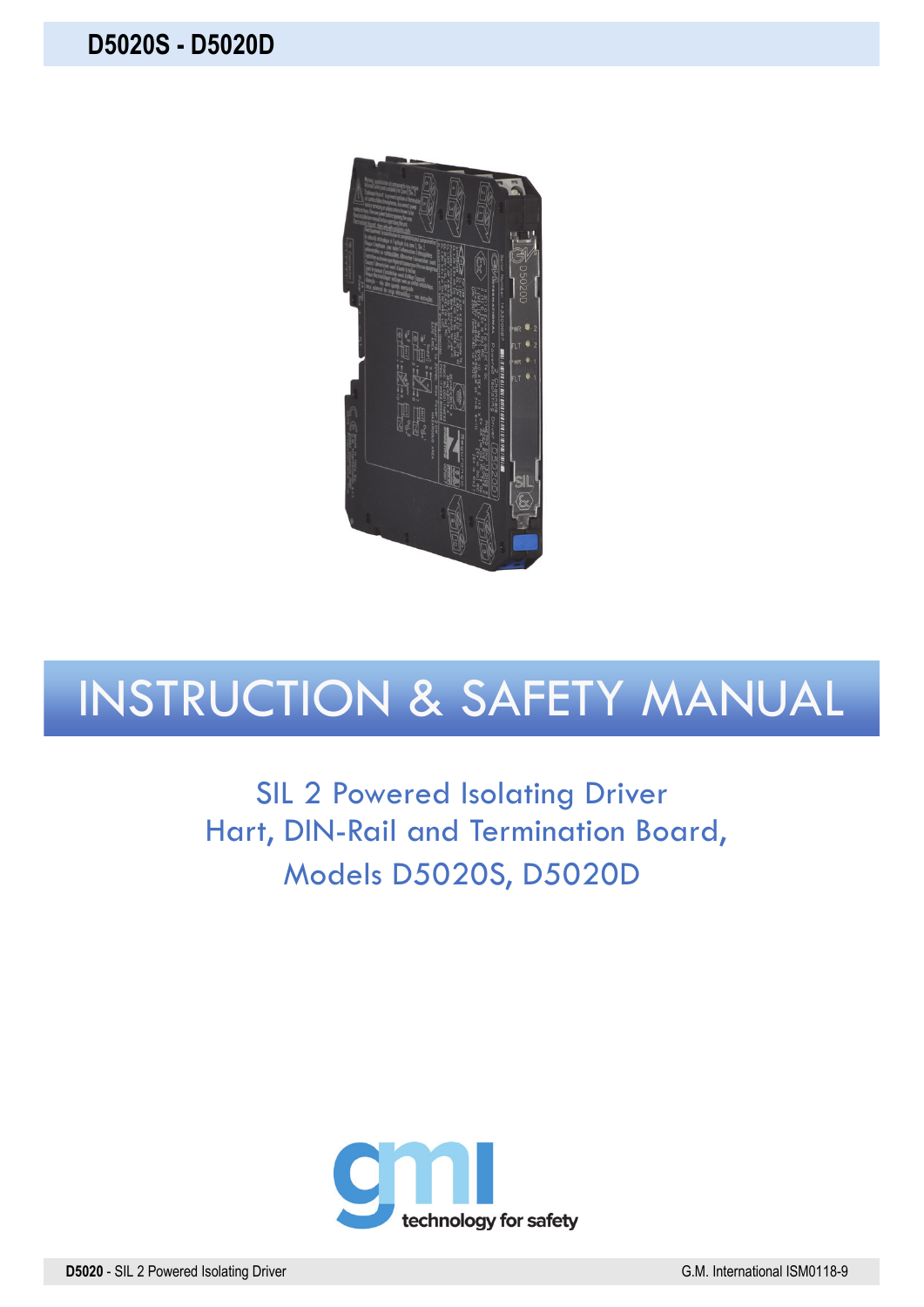**General Description:** The single and dual channel Isolating Driver, D5020S and D5020D module is a high integrity analog output interface suitable for applications requiring SIL 2 level (according to IEC 61508:2010 Ed. 2) in safety related systems for high risk industries.

**Characteristics** 

It isolates and transfers a 4-20 mA signal from a controller located in Safe Area to a load up to 700 Ω in Hazardous Area. It has a high output capacity of 15 V at 20 mA combined with a low drop across its input terminals. The circuit allows bi-directional communication signals, for Hart positioner.

In the 4-20 mA input range, a field open or short circuit, reflects a high impedance to the control device circuit and actuates (de-energizes) the channel Fault output transistor and actuates (energizes) the cumulative Fault output available on Power Bus connector. Fault output signal for each channel is available when mounted on customized Termination Board. In addition the single channel D5020S provides open collector transistor output on terminal blocks.

Short circuit fault detection can be enabled (two different levels can be selected) or disabled via DIP-Switch programming.

Mounting on standard DIN-Rail, with or without Power Bus, or on customized Termination Boards, in Safe Area / Non Hazardous Location or in Zone 2 / Class I, Division 2 or Class I, Zone 2.

## **Functional Safety Management Certification:**

G.M. International is certified by TUV to conform to IEC61508:2010 part 1 clauses 5-6 for safety related systems up to and included SIL3.



#### **Technical Data**  Supply: 24 Vdc nom (18 to 30 Vdc) reverse polarity protected, ripple within voltage limits ≤ 5 Vpp, 2 A time lag fuse internally protected. *Current consumption @ 24 V:* 70 mA for 2 channels D5020D, 35 mA for 1 channel D5020S with 20 mA output on 500 Ω load. *Power dissipation:* 1.3 W for 2 channels D5020D, 0.65 W for 1 channel D5020S with 24 V supply voltage and 20 mA output on 500 Ω load. **Isolation (Test Voltage):** I.S. Out/In 2.5 KV; I.S. Out/Supply 2.5 KV; I.S. Out/Fault 2.5 KV; I.S. Out/I.S. Out 500 V; In/Supply 500 V; In/In 500 V; Fault/In 500 V; Fault/Supply 500V; Fault/Fault 500 V. **Input:** 4 to 20 mA with ≤ 2.5 V voltage drop, reverse polarity protected in normal operation, ≥ 5 KΩ impedance (≈ 2 mA sinking from 10 to 30 Vdc) when fault condition detected. **Output:** 4 to 20 mA, on max. 700 Ω load. *Response time:* 25 ms (0 to 100 % step change). *Output ripple:* ≤ 20 mVrms on 250 Ω communication load on 0.5 to 2.5 KHz band. *Frequency response:* 0.5 to 2.5 KHz bidirectional within 3 dB (Hart protocol). **Fault detection:** field device and wiring open circuit or short circuit detection; short circuit detection can be disabled via dip-switch. **Short output detection:** load resistance < 50  $\Omega$  or < 100  $\Omega$  dip-switch selectable ( $\approx$  2 mA forcing to detect fault). *Open output detection:* load resistance > (21 V / Loop current) - 300 Ω (for example, if Loop current = 20 mA: load resistance > (21 V / 20 mA) - 300 Ω = 750 Ω). Fault signalling: voltage free NE SPST optocoupled open-collector transistor (output de-energized in fault condition) available when mounted on Termination Board for model D5020D; for model D5020S in addition to Termination Board connection, also available on Safe Area side Terminal Block. *Open-collector rating:* 100 mA at 35 Vdc (≤ 1.5 V voltage drop). *Leakage current:* ≤ 50 µA at 35 Vdc. *Response time:* ≤ 30 ms. **Performance:** Ref. Conditions 24 V supply, 250 Ω load, 23 ± 1 °C ambient temperature. *Calibration accuracy:*  $\leq \pm 0.1$  % of full scale. *Linearity error:*  $\leq \pm 0.1$  % of full scale *Supply voltage influence:* ≤ ± 0.02 % of full scale for a min to max supply change. **Load influence:**  $\leq \pm 0.1$  % of full scale for a 0 to 100 % load resistance change *Temperature influence:*  $\leq \pm 0.01$  % of full scale on zero and span for a 1 °C change. **Compatibility:**  CE mark compliant, conforms to Directive: 2014/34/EU ATEX, 2014/30/EU EMC, 2014/35/EU LVD, 2011/65/EU RoHS. **Environmental conditions:** *Operating:* temperature limits – 40 to + 70 °C, relative humidity 95 %, up to 55 °C. *Storage:* temperature limits – 45 to + 80 °C. **Safety Description:**   $\bullet$  . Or  $\circ$  is  $\overline{H}$  in  $\overline{N}$  $K\overline{R}$  $\langle \epsilon_{\mathsf{x}} \rangle$ **IECE**<sub>X</sub> *ATEX:* II 3(1)G Ex nA [ia Ga] IIC T4 Gc, II (1)D [Ex ia Da] IIIC, I (M1) [Ex ia Ma] I *IECEx / INMETRO / NEPSI:* Ex nA [ia Ga] IIC T4 Gc, [Ex ia Da] IIIC, [Ex ia Ma] I *UL:* NI / I / 2 / ABCD / T4, AIS / I, II, III / 1 / ABCDEFG, AEx nA [ia Ga] IIC T4 Gc *C-UL:* NI / I / 2 / ABCD / T4, AIS / I, II, III / 1 / ABCDEFG, Ex nA [ia Ga] IIC T4 Gc *FM:* NI-AIS / I / 2 / ABCD / T4, AIS / I,II,III / 1 / ABCDEFG, I / 2 / AEx nA [ia] / IIC / T4 *FMC:* NI-AIS / I / 2 / ABCD / T4, AIS / I,II,III / 1 / ABCDEFG, I / 2 / Ex nA [ia] / IIC / T4 *EAC-EX:* 2ExnA[ia]IICT4 X. *UKR TR n. 898:* 2ExnAiaIICT4 X, ExiaI X associated apparatus and non-sparking electrical equipment. Uo/Voc = 25.9 V, Io/Isc = 93 mA, Po/Po = 595 mW at terminals 7-8, 9-10. Um = 250 Vrms, -40 °C  $\leq$  Ta  $\leq$  70 °C. *Approvals:*  BVS 10 ATEX E 113 X conforms to EN60079-0, EN60079-11, EN60079-15. IECEx BVS 10.0072 X conforms to IEC60079-0, IEC60079-11, IEC60079-15. INMETRO DNV 13.0109 X conforms to ABNT NBR IEC60079-0, ABNT NBR IEC60079-11, ABNT NBR IEC60079-15, ABNT NBR IEC60079-26. UL & C-UL E222308 conforms to UL913, UL 60079-0, UL60079-11, UL60079-15, ANSI/ISA 12.12.01 for UL and CSA-C22.2 No.157-92, CSA-E60079-0, CSA-E60079-11, CSA-C22.2 No. 213 and CSA-E60079-15 for C-UL. FM 3046304 and FMC 3046304C conforms to Class 3600, 3610, 3810, 3611, ANSI/ISA-60079-0, ANSI/ISA-60079-11, ANSI/ISA-60079-15, C22.2 No.142, C22.2 No.157, C22.2 No.213, C22.2 No. 60079-0, C22.2 No. 60079-11, C22.2 No. 60079-15. C-IT.ME92.B.00206 conforms to GOST 30852.0, 30852.10, 30852.14. CЦ 16.0036 X conforms to ДСТУ 7113, ГОСТ 22782.5-78, ДСТУ IЕС 60079-15. GYJ14.1406X conforms to GB3836.1, GB3836.4; GB3836.8, GB3836.20. TC21009 for TIIS approval. TÜV Certificate No. C-IS-236198-04, SIL 2 conforms to IEC61508:2010 Ed. 2. TÜV Certificate No. C-IS-236198-09, SIL 3 Functional Safety Certificate conforms to IEC61508:2010 Ed.2, for Management of Functional Safety. DNV No.A-13625 and KR No. MIL20769-EL002 Certificates for maritime applications. **Mounting:**  T35 DIN-Rail according to EN50022, with or without Power Bus or on customized Termination Board. *Weight:* about 145 g D5020D, 130 g D5020S. *Connection:* by polarized plug-in disconnect screw terminal blocks to accommodate terminations up to 2.5 mm2. Location: installation in Safe Area/Non Hazardous Locations or Zone 2, Group IIC T4 or Class I, Division 2, Group A,B,C,D, T4 or Class I, Zone 2, Group IIC, T4. *Protection class:* IP 20.

*Dimensions:* Width 12.5 mm, Depth 123 mm, Height 120 mm.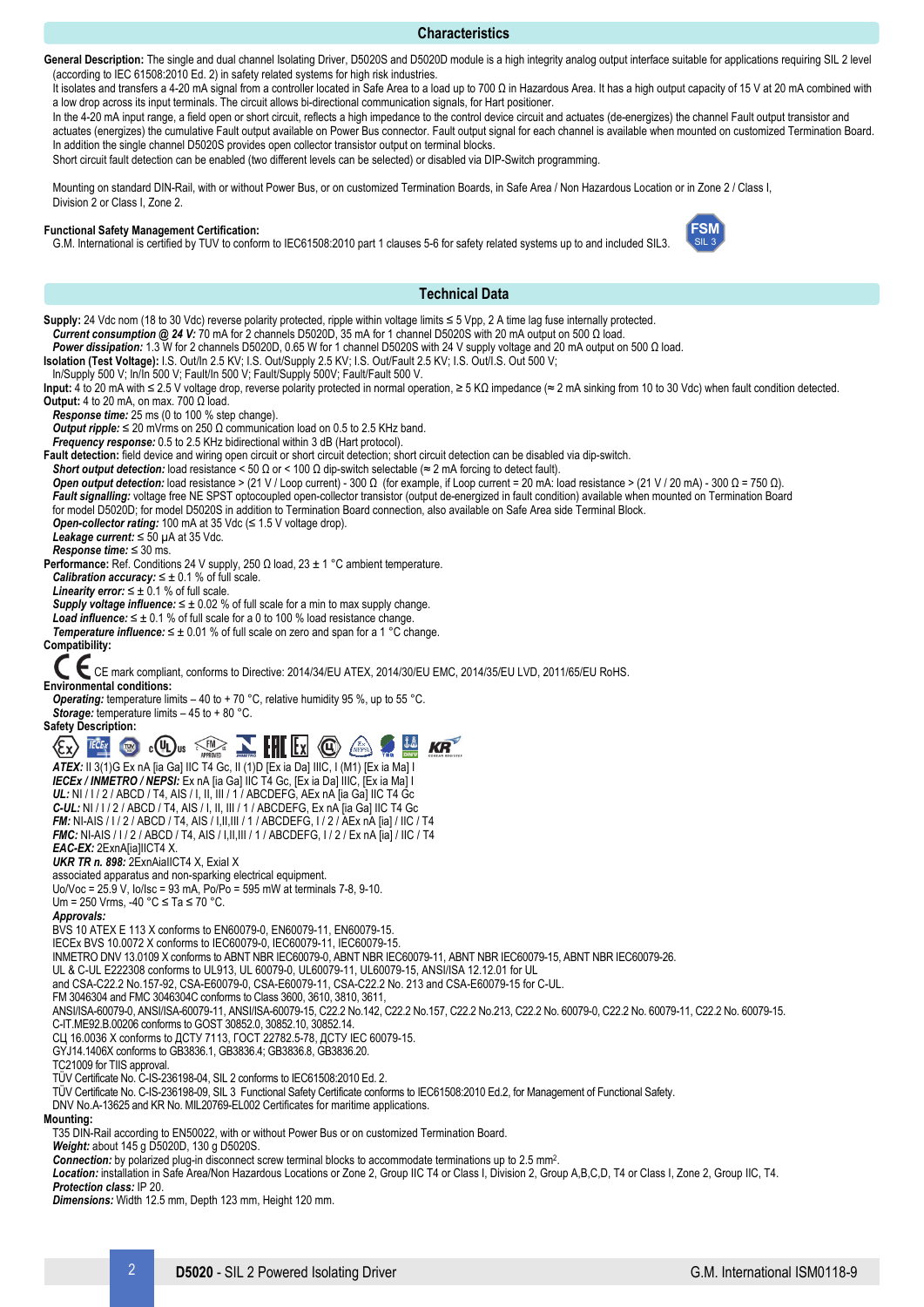|                                                          |                                   |                                                                                                                                                                        |        | <b>Ordering Information</b>                                                                           |                                                       |  |
|----------------------------------------------------------|-----------------------------------|------------------------------------------------------------------------------------------------------------------------------------------------------------------------|--------|-------------------------------------------------------------------------------------------------------|-------------------------------------------------------|--|
|                                                          | Model:<br>1 channel<br>2 channels | D <sub>5020</sub>                                                                                                                                                      | S<br>D | Power Bus and DIN-Rail accessories:<br>Connector JDFT049<br>Terminal block male MOR017                | Cover and fix MCHP196<br>Terminal block female MOR022 |  |
|                                                          |                                   |                                                                                                                                                                        |        | <b>Front Panel and Features</b>                                                                       |                                                       |  |
| 129 Q 6<br>$\frac{\frac{8384}{8182}}{\frac{9102}{9111}}$ |                                   | • PFDavg (1 year) 9.33 E-05, SFF 86.65 %.<br>• Systematic capability SIL 3<br>• 2 fully independent channels.<br>• Output to Zone 0 (Zone 20), installation in Zone 2. |        | • SIL 2 according to IEC 61508:2010 Ed. 2 for Tproof = 10 / 20 yrs $(\leq 10\%$ />10 % of total SIF). |                                                       |  |

- 4-20 mA Input, Output Signal.
- Hart compatible.
- Field open and short circuit detection and signaling for each channel and cumulative.
- $\bullet$  High Accuracy.
- Three port isolation, Input/Output/Supply.
- EMC Compatibility to EN61000-6-2, EN61000-6-4, EN61326-1, EN61326-3-1 for safety system.
- In-field programmability by DIP Switch.
- ATEX, IECEx, UL & C-UL, FM, FMC, INMETRO, EAC-EX, UKR TR n. 898, NEPSI, TIIS, TÜV Certifications.
- TÜV Functional Safety Certification.

SIL 2

D5020

 $PWR$   $2$  $FLT$   $\bigcirc$  2 **PWR**O1 FLT <sup>1</sup>

- Type Approval Certificate DNV and KR for maritime applications.
- High Density, two channels per unit.
- Simplified installation using standard DIN-Rail and plug-in terminal blocks, with or without Power Bus, or customized Termination Boards.
- 250 Vrms (Um) max. voltage allowed to the instruments associated with the barrier.







|    | <b>HAZARDOUS AREA</b>           |                                              | <b>SAFE AREA</b>                        |  |
|----|---------------------------------|----------------------------------------------|-----------------------------------------|--|
| 7  | + Output Ch 1 for I/P Converter | $\overline{1}$                               | + Input Ch 1                            |  |
| 8  | - Output Ch 1 for I/P Converter | $\overline{2}$                               | - Input Ch 1                            |  |
| 9  | + Output Ch 2 for I/P Converter | 3                                            | + Input Ch 2 (+ Fault output on D5020S) |  |
| 10 | - Output Ch 2 for I/P Converter | 4<br>- Input Ch 2 (- Fault output on D5020S) |                                         |  |
|    |                                 | $5\phantom{.0}$                              | + Power Supply 24 Vdc                   |  |
|    |                                 | $6\phantom{1}$                               | - Power Supply 24 Vdc                   |  |

 $10$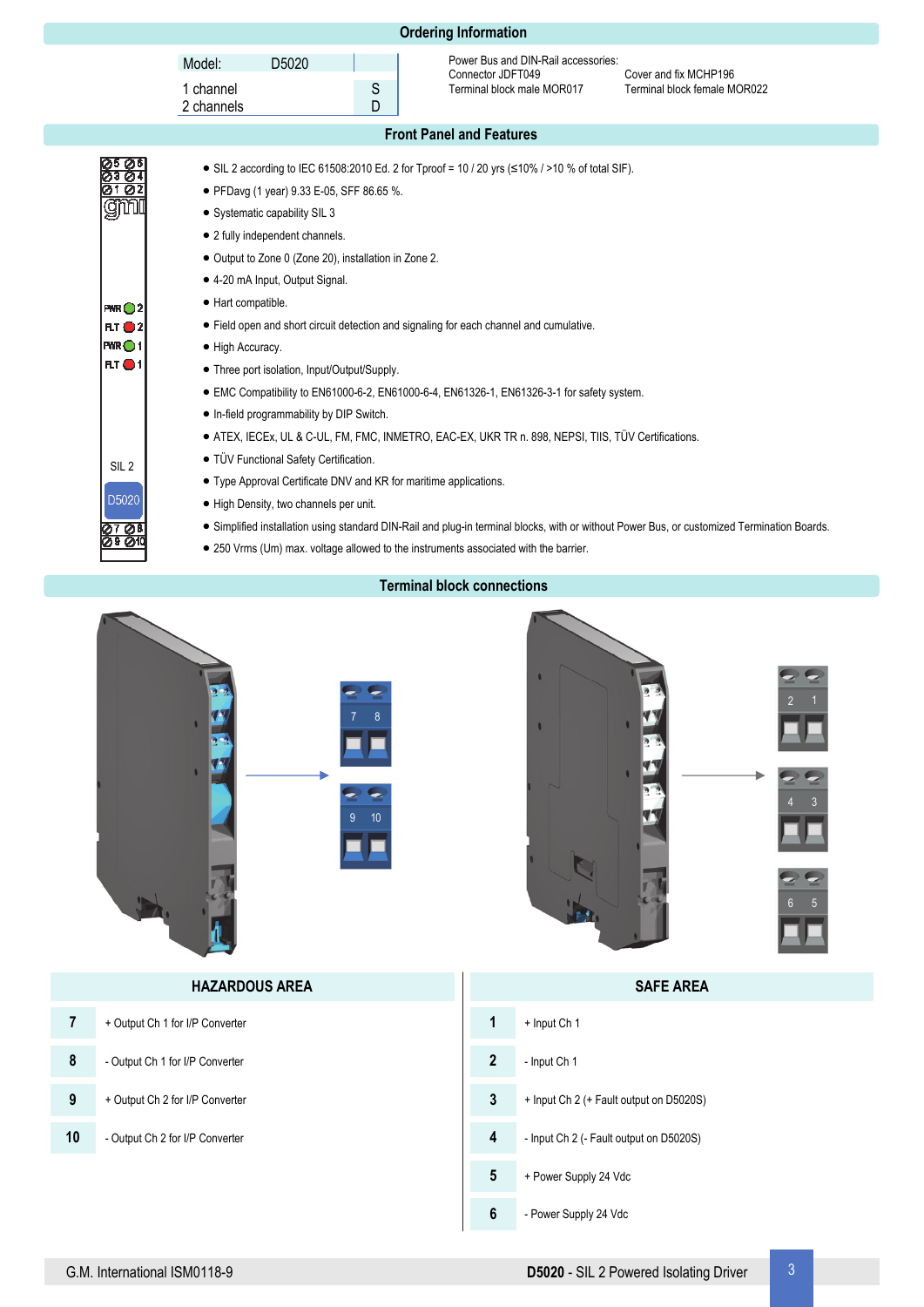## **Parameters Table**

In the system safety analysis, always check the Hazardous Area/Hazardous Locations devices to conform with the related system documentation, if the device is Intrinsically Safe check its suitability for the Hazardous Area/Hazardous Locations and group encountered and that its maximum allowable voltage, current, power (Ui/Vmax, Ii/Imax, Pi/Pi) are not exceeded by the safety parameters (Uo/Voc, Io/Isc, Po/Po) of the D5020 series Associated Apparatus connected to it. Also consider the maximum operating temperature of the field device, Check that added connecting cable and field device capacitance and inductance do not exceed the limits (Co/Ca, Lo/La, Lo/Ro) given in the Associated Apparatus parameters for the effective group. See parameters indicated in the table below:

|                                    | <b>D5020 Terminals</b> | D5020 Associated<br><b>Apparatus Parameters</b>                                                            |                                         | <b>Must</b><br>be | <b>Hazardous Areal</b><br><b>Hazardous Locations</b><br><b>Device Parameters</b>  |  |  |
|------------------------------------|------------------------|------------------------------------------------------------------------------------------------------------|-----------------------------------------|-------------------|-----------------------------------------------------------------------------------|--|--|
| Ch <sub>1</sub><br>Ch <sub>2</sub> | $7 - 8$<br>$9 - 10$    | Uo / Voc = $25.9$ V                                                                                        |                                         | $\leq$            | Ui / Vmax                                                                         |  |  |
| Ch <sub>1</sub><br>Ch <sub>2</sub> | $7 - 8$<br>$9 - 10$    | $\log$ / $\sec$ = 93 mA                                                                                    |                                         | ≤                 | li/ Imax                                                                          |  |  |
| Ch <sub>1</sub><br>Ch <sub>2</sub> | $7 - 8$<br>$9 - 10$    | $Po / Po = 595 mW$                                                                                         |                                         | $\leq$            | Pi / Pi                                                                           |  |  |
| <b>D5020 Terminals</b>             |                        | <b>D5020 Associated Apparatus</b><br><b>Parameters Cenelec (US)</b>                                        |                                         | <b>Must</b><br>be | Hazardous Area/<br><b>Hazardous Locations</b><br><b>Device + Cable Parameters</b> |  |  |
| Ch <sub>1</sub>                    | $7 - 8$                | $Co / Ca = 100 nF$<br>Co / Ca = 770 nF<br>$Co / Ca = 2.63 \mu F$                                           | IIC(A, B)<br>IIB(C)<br>IIA(D)           | ≥                 | Ci / Ci device + C cable                                                          |  |  |
| Ch <sub>2</sub>                    | $9 - 10$               | Co / Ca = $4.02 \mu F$<br>$Co / Ca = 770 nF$                                                               | IIC(E, F, G)                            |                   |                                                                                   |  |  |
| Ch <sub>1</sub>                    | $7 - 8$                | $Lo / La = 2 mH$<br>Lo / La = $16.7$ mH<br>$Lo / La = 33.5 mH$                                             | IIC(A, B)<br>IIB(C)<br>IIA(D)           | ≥                 | Li / Li device + L cable                                                          |  |  |
| Ch <sub>2</sub>                    | $9 - 10$               | Lo / La = $54.9$ mH<br>Lo / La = $16.7$ mH                                                                 | IIC(E, F, G)                            |                   |                                                                                   |  |  |
| Ch <sub>1</sub>                    | $7 - 8$                | Lo / Ro = 59.7 $\mu$ H/ $\Omega$<br>Lo / Ro = 239.0 $\mu$ H/ $\Omega$<br>Lo / Ro = 478.1 $\mu$ H/ $\Omega$ | $\text{IIC}$ (A, B)<br>IIB(C)<br>IIA(D) |                   | Li / Ri device and                                                                |  |  |
| Ch <sub>2</sub>                    | $9 - 10$               | Lo / Ro = 784.5 $\mu$ H/ $\Omega$<br>Lo / Ro = 239.0 $\mu$ H/ $\Omega$ IIIC (E, F, G)                      |                                         | ≥                 | L cable / R cable                                                                 |  |  |

For installations in which both the Ci and Li of the Intrinsically Safe apparatus exceed 1 % of the Co and Lo parameters of the Associated Apparatus (excluding the cable), **then 50 % of Co and Lo parameters are applicable and shall not be exceeded** (50 % of the Co and Lo become the limits which must include the cable such that Ci device + C cable  $\leq 50$  % of Co and Li device + L cable  $\leq 50$  % of Lo).

If the cable parameters are unknown, the following value may be used: Capacitance 180pF per meter (60pF per foot), Inductance 0.60µH per meter (0.20µH per foot).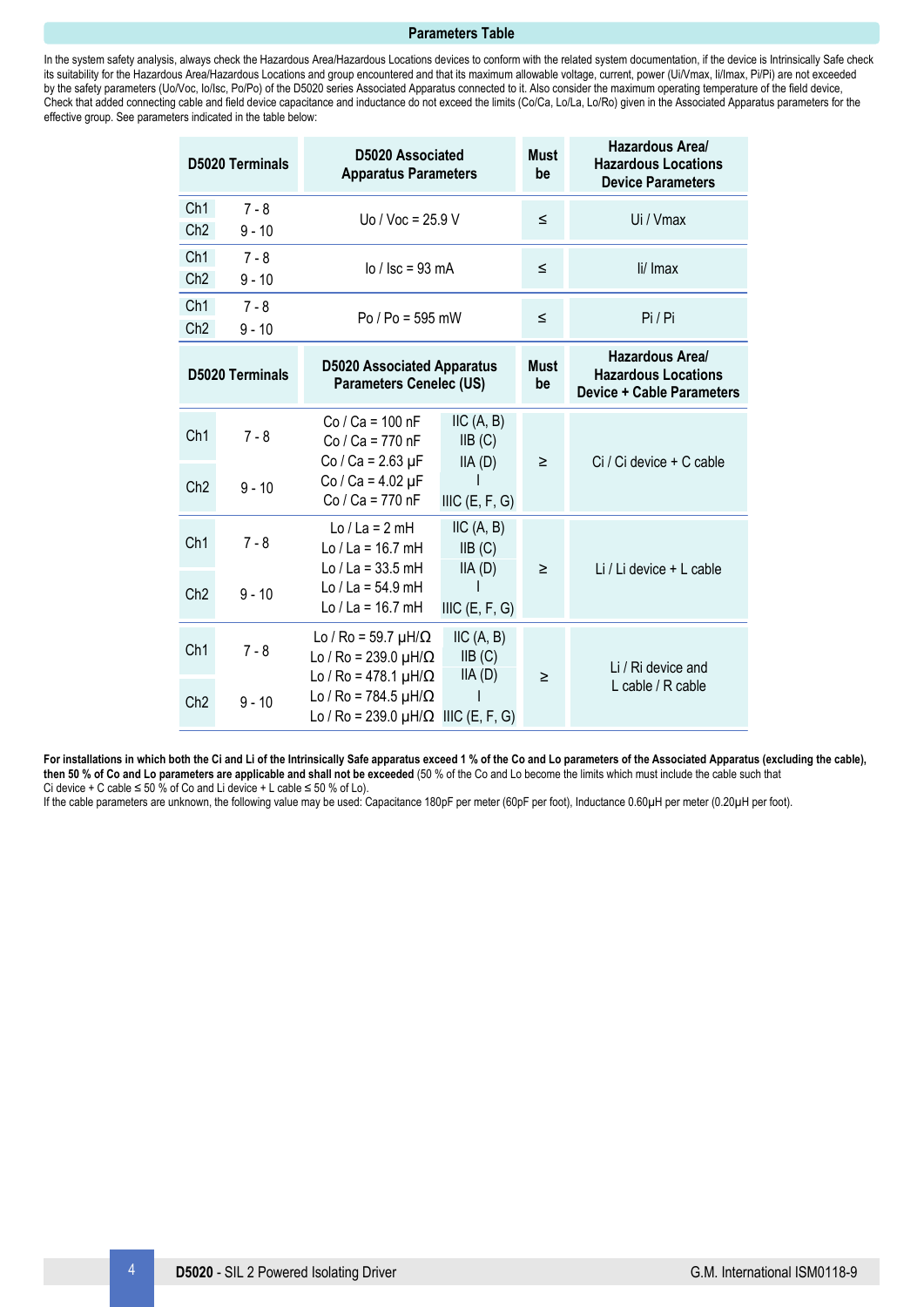## **Function Diagram**

HAZARDOUS AREA ZONE 0 (ZONE 20) GROUP IIC, HAZARDOUS LOCATIONS CLASS I, DIVISION 1, GROUPS A, B, C, D, CLASS II, DIVISION 1, GROUPS E, F, G, CLASS III, DIVISION 1, CLASS I, ZONE 0, GROUP IIC

SAFE AREA, ZONE 2 GROUP IIC T4, NON HAZARDOUS LOCATIONS, CLASS I, DIVISION 2, GROUPS A, B, C, D T-Code T4, CLASS I, ZONE 2, GROUP IIC T4

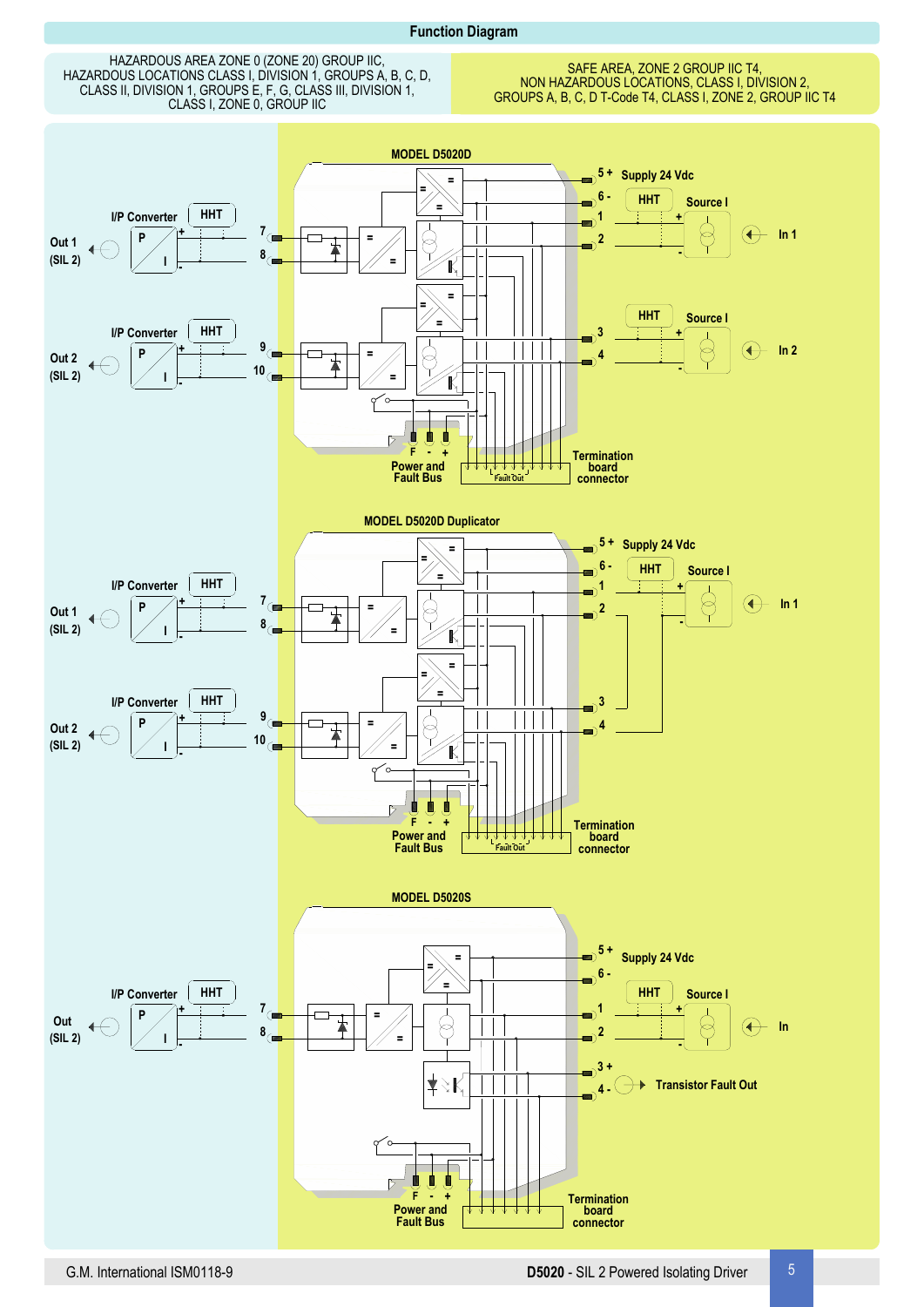# **Functional Safety Manual and Application**

## **Application for D5020S or D5020D**



## **Description:**

For this application, enable Short Circuit fault for ch. 1 or ch. 2, by set the internal dip-switches in the following mode (see page 11 for more information):

| Dip-switch position (D5020S) |     |  | Dip-switch position (D5020D)    |     |  |  |
|------------------------------|-----|--|---------------------------------|-----|--|--|
| <b>Short Circuit fault</b>   | OFF |  | <b>Short Circuit fault ch.1</b> | OFF |  |  |
|                              |     |  |                                 |     |  |  |

 The module is powered by connecting 24 Vdc power supply to Pins 5 (+ positive) - 6 (- negative). The green LED is lit in presence of supply power. **Short Circuit fault ch.2**  $\vert \cdot \vert$  -  $\vert$  OFF  $\vert$  -

Current Input signals from Safety PLC Outputs are applied to Pins 1-2 (In 1 - Ch.1) and Pins 3-4 (In 2 - Ch.2). Source output currents for I/P converters are applied to Pins 7-8 (for Channel 1) and Pins 9-10 (for Channel 2).

#### **Safety Function and Failure behavior:**

For each channel, short circuit fault detection should be enabled (in case of fault, the output load is de-energized (low output current is imposed) until normal condition is restored and low sinking current is imposed to Safety PLC output because high impedance is reflected to the control device circuit).

D5020 is considered to be operating in Low Demand mode, as a Type A module, having Hardware Fault Tolerance (HFT) = 0.

- The failure behaviour is described from the following definitions :
	- □ fail-Safe State: is defined as the output going Low, considering that the safety logic solver can convert the Low fail (dangerous detected) to the fail-safe state;
	- □ fail Safe: failure mode that causes the module to go to the defined fail-safe state without a demand from the process;
	- □ fail Dangerous: failure mode that does not respond to a demand from the process (i.e. being unable to go to the defined fail-safe state) or deviates the output current by more than 5% (0.8 mA) of full span:

□ fail High: failure mode that causes the output signal to go above the maximum output current (> 20 mA). This mode is considered a Dangerous Undetected failure.  $\Box$  fail Low: failure mode that causes the output signal to go below the minimum output current  $($ < 4 mA). Assuming that the application program in the safety logic solver is

configured to detect Low failure and does not automatically trip on this failure, this failure has been classified as a dangerous detected (DD) failure.

□ fail "No Effect": failure mode of a component that plays a part in implementing the safety function but that is neither a safe failure nor a dangerous failure.

- 
- When calculating the SFF, this failure mode is not taken into account;
- $\Box$  fail "Not part": failure mode of a component which is not part of the safety function but part of the circuit diagram and is listed for completeness.
- When calculating the SFF this failure mode is not taken into account.

The 2 channels of D5020D module could be used to increase the hardware fault tolerance, needed for a higher SIL of a certain Safety Function, as they are completely independent each other, not containing common components. In fact, the analysis results got for D5020S (single channel) are also valid for each channel of D5020D (double channel). This analysis is also valid for D5020D as Duplicator.

Failure rate date: taken from Siemens Standard SN29500.

## **Failure rate table:**

| <b>Failure category</b>                                                                                                                                            | Failure rates (FIT) |
|--------------------------------------------------------------------------------------------------------------------------------------------------------------------|---------------------|
| $\lambda_{dd}$ = Total Dangerous Detected failures                                                                                                                 | 136.38              |
| $\lambda_{du}$ = Total Dangerous Undetected failures                                                                                                               | 21.00               |
| $\lambda_{sd}$ = Total Safe Detected failures                                                                                                                      | 0.00                |
| $\lambda_{\text{su}}$ = Total Safe Undetected failures                                                                                                             | 0.00                |
| $\lambda_{\text{tot safe}}$ = Total Failure Rate (Safety Function) = $\lambda_{\text{dd}}$ + $\lambda_{\text{dd}}$ + $\lambda_{\text{sd}}$ + $\lambda_{\text{su}}$ | 157.38              |
| MTBF (safety function, single channel) = $(1 / \lambda_{\text{tot safe}})$ + MTTR (8 hours)                                                                        | 725 years           |
| $\lambda_{\text{no effect}}$ = "No Effect" failures                                                                                                                | 255.92              |
| $\lambda_{\text{not part}}$ = "Not Part" failures                                                                                                                  | 65.70               |
| $\lambda$ tot device = Total Failure Rate (Device) = $\lambda$ tot safe + $\lambda$ no effect + $\lambda$ not part                                                 | 479.00              |
| MTBF (device, single channel) = $(1 / \lambda_{tot\, device})$ + MTTR (8 hours)                                                                                    | 238 years           |

#### **Failure rates table according to IEC 61508:2010 Ed.2 :**

| <b>Asd</b>  | ∧su                  | <b>Adu</b><br><b>Add</b>        |                            | $\mathbf{A}$<br>æЕ |    |                        |  |
|-------------|----------------------|---------------------------------|----------------------------|--------------------|----|------------------------|--|
| $-1$<br>.00 | $-$<br>$\sim$<br>. . | $-$<br>ാറ<br>ା 26<br>. 30<br>ບບ | $-$<br>.00<br>$\mathbf{a}$ | 86 65%<br>. п      | 0% | GEO/<br>86<br>$\prime$ |  |

PFDavg vs T[Proof] table (assuming Proof Test coverage of 99%), with determination of SIL supposing module contributes ≤10% of total SIF dangerous failures:

**T[Proof] = 1 year T[Proof] = 10 years** PFDavg = 9.33 E-05 Valid for **SIL 2** PFDavg = 9.33 E-04 Valid for **SIL 2**

**PFDavg vs T[Proof] table** (assuming Proof Test coverage of 99%), with determination of SIL supposing module contributes >10% of total SIF dangerous failures: **T[Proof] = 20 years**

PFDavg = 1.87 E-03 Valid for **SIL 2**

**Systematic capability SIL 3.**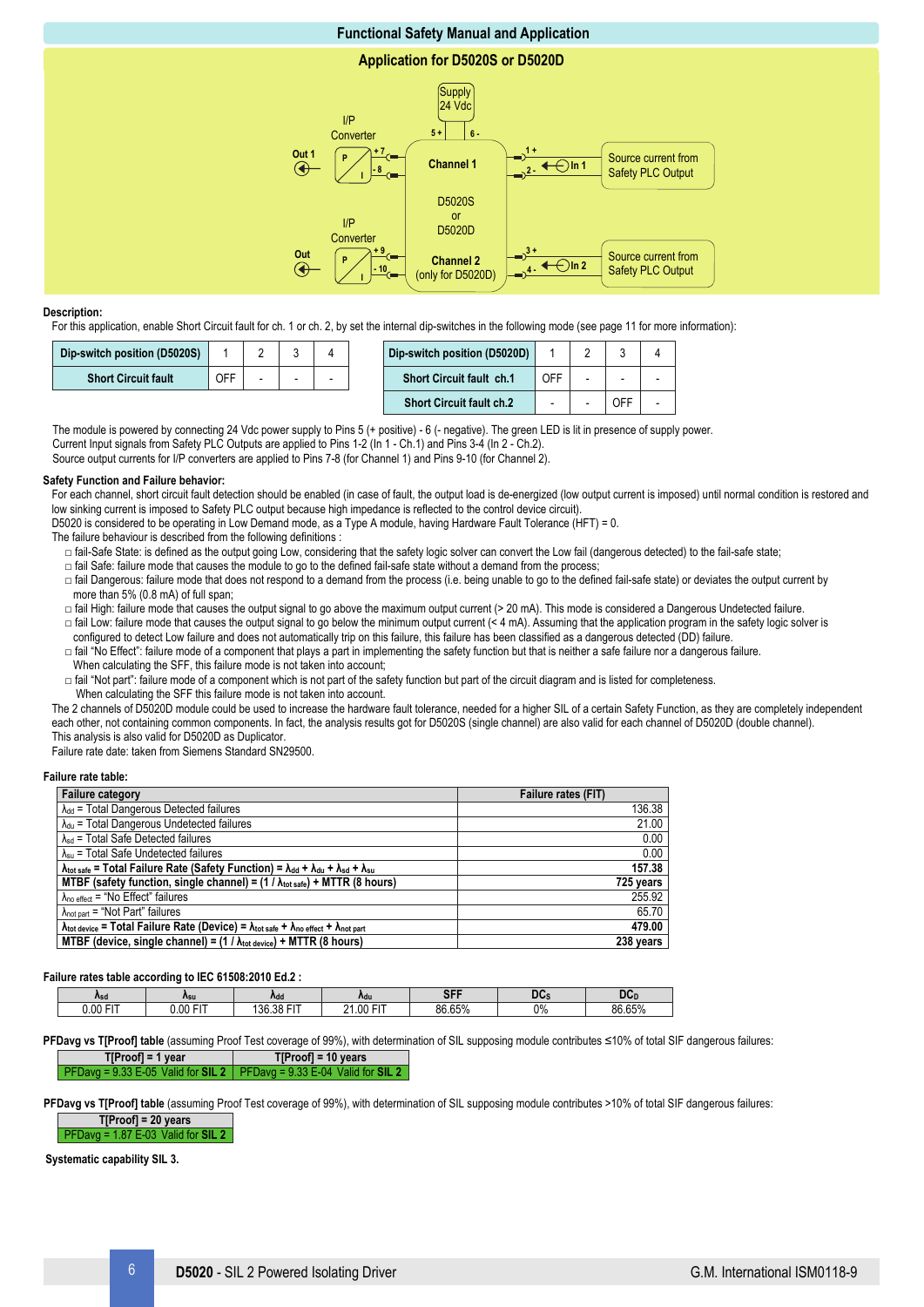# **Testing procedure at T-proof**

The proof test shall be performed to reveal dangerous faults which are undetected by diagnostic. This means that it is necessary to specify how dangerous undetected fault, which have been noted during the FMEDA, can be revealed during proof test. **The Proof test** consists of the following steps:

| <b>Steps</b>   | <b>Action</b>                                                                                                                                                                                                                                                                                                                                                                                                                                                                                                                                                                                                                                                                                      |  |  |  |  |  |  |  |
|----------------|----------------------------------------------------------------------------------------------------------------------------------------------------------------------------------------------------------------------------------------------------------------------------------------------------------------------------------------------------------------------------------------------------------------------------------------------------------------------------------------------------------------------------------------------------------------------------------------------------------------------------------------------------------------------------------------------------|--|--|--|--|--|--|--|
|                | Bypass the safety-related PLC or take other appropriate action to avoid a false trip.                                                                                                                                                                                                                                                                                                                                                                                                                                                                                                                                                                                                              |  |  |  |  |  |  |  |
| $\overline{2}$ | Set the following configuration for SW dip-switches:                                                                                                                                                                                                                                                                                                                                                                                                                                                                                                                                                                                                                                               |  |  |  |  |  |  |  |
|                | • SW-1 (for Ch1) or SW-3 (for Ch2) = ON (to disable the field short circuit fault detection);                                                                                                                                                                                                                                                                                                                                                                                                                                                                                                                                                                                                      |  |  |  |  |  |  |  |
|                | • SW-2 or SW-4 = ON or OFF (not used because load diagnostic is disabled).<br>For each channel, the series connection of 700 $\Omega$ load resistor with an ammeter must be connected to output terminals of channel. Then, connect a current<br>calibrator to input terminals of channel. Supply the D5020 at 24 Vdc and apply (by calibrator) the following input dc current values:                                                                                                                                                                                                                                                                                                             |  |  |  |  |  |  |  |
|                | • 20 mA (high current limit) and verify that the output current is $\approx$ 20 mA (within the specified accuracy);                                                                                                                                                                                                                                                                                                                                                                                                                                                                                                                                                                                |  |  |  |  |  |  |  |
|                | • 4 mA (low current limit) and verify that the output current is $\approx$ 4 mA (within the specified accuracy);                                                                                                                                                                                                                                                                                                                                                                                                                                                                                                                                                                                   |  |  |  |  |  |  |  |
|                | • 8 mA, 12 mA and 16 mA or other values included in the range 4 ÷ 20 mA and verify that the output current has the equivalent current value (within the<br>specified accuracy).                                                                                                                                                                                                                                                                                                                                                                                                                                                                                                                    |  |  |  |  |  |  |  |
|                | The same test must be executed with lower load resistance values, reaching 50 $\Omega$ (low resistance limit).                                                                                                                                                                                                                                                                                                                                                                                                                                                                                                                                                                                     |  |  |  |  |  |  |  |
| 3              | Set the following configuration for SW dip-switches: SW-1 (for Ch1) or SW-3 (for Ch2) = OFF (to enable the field short circuit fault detection).<br>For each channel, connect the series connection of a current calibrator with an ammeter to input terminals of channel and supply the D5020 at 24 Vdc.<br>Firstly, don't connect anything to the output terminals and verify that red fault LED is lit because of field open circuit.<br>Then, connect the series connection of a decade resistor box (set to 250 $\Omega$ ) with an ammeter to output terminals of channel. Applying (by calibrator) an input<br>dc current in the range $4 \div 20$ mA, consider the following configuration: |  |  |  |  |  |  |  |
|                | • SW-2 or SW-4 = OFF (to detect short circuit fault for load resistance < 100 $\Omega$ ): reduce (by decade resistor box) the load resistance and verify that<br>diagnostic circuit detects short circuit fault when load resistance is < 100 $\Omega$ ;                                                                                                                                                                                                                                                                                                                                                                                                                                           |  |  |  |  |  |  |  |
|                | • SW-2 or SW-4 = ON (to detect short circuit fault for load resistance < 50 $\Omega$ ): reduce (by decade resistor box) the load resistance and verify that<br>diagnostic circuit detects short circuit fault when load resistance is $<$ 50 $\Omega$ ;<br>During short circuit fault, the red fault LED is lit, the input ammeter measures ≈ 2 mA because the D5020 module reflects a high impedance to the input<br>calibrator (which reaches the overload state) and therefore the output ammeter shows a low current ≤ 2 mA. This situation is held until normal configuration<br>(without short circuit fault) is restored.                                                                   |  |  |  |  |  |  |  |
| 4              | Restore the loop to full operation.                                                                                                                                                                                                                                                                                                                                                                                                                                                                                                                                                                                                                                                                |  |  |  |  |  |  |  |
| 5              | Remove the bypass from the safety-related PLC or restore normal operation.                                                                                                                                                                                                                                                                                                                                                                                                                                                                                                                                                                                                                         |  |  |  |  |  |  |  |

This test will reveal almost 99 % of possible Dangerous Undetected failures in the powered isolating driver.

# **Configuration**

A short circuit fault detection configuration DIP Switch is located on component side of pcb. This switch allows the short circuit fault detection enable and trip level.